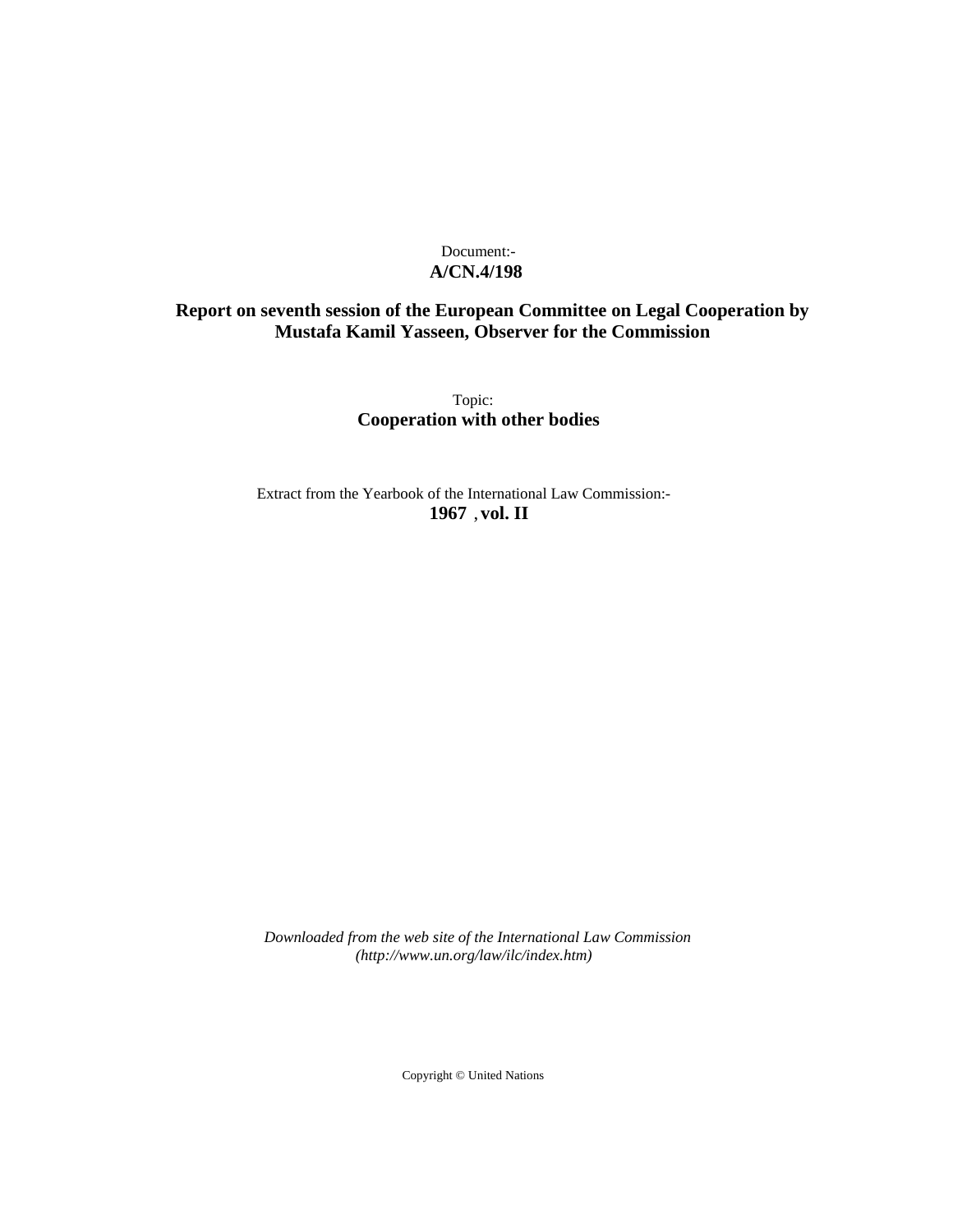## **DOCUMENT A/CN.4/198**

**Report on the work of the seventh session of the European Committee on Legal Co-operation (Strasbourg, 10-14 April 1967) by Mr. Mustafa Kamil Yasseen, Observer for the Commission**

*[Original text: French]*

*[14 August 1967]*

1. In virtue of the working relations between the International Law Commission and the European Committee on Legal Co-operation, the Commission was invited, through the United Nations Legal Counsel, to send an observer to the Committee's seventh session, to be held at Strasbourg from 10 to 14 April 1967, in order to attend the meetings dealing with matters relating to the work of the International Law Commission. As Chairman of the Commission, I had the pleasure of accepting that invitation.

2. The agenda for the seventh session included two items related to the International Law Commission's work, namely, item 5 *(b),* Privileges and immunities of international organizations, and item 9 (c), Work of the International Law Commission of the United Nations **in** the field of the law of treaties.

### I. PRIVILEGES AND IMMUNITIES OF INTERNATIONAL ORGANIZATIONS

3. A Sub-Committee of Experts on the privileges and immunities of international organizations and persons connected with them held its second session from 20-24 February 1966 under the chairmanship of Mr. Vincent Evans (United Kingdom). It resumed its comparative study of the privileges, immunities and facilities accorded to the United Nations, the Council of Europe, the European Launcher Development Organization and the European Space Research Organization, particularly their financial and fiscal privileges, and agreed that, at its next session, its preliminary conclusions should be given a second reading. It also considered that at its third session it should also examine the following questions:

(1) The status of the various categories of representatives attending meetings of the Council of Europe.

(2) The application of social security laws to the staff of international organizations.

(3) The application to international organizations of the labour laws of the State where they have their seat.

4. In view of, *inter alia,* the International Law Commission's programme of work, the Sub-Committee considered that it should complete its study by 1968 at the latest.

5. In this connexion, I pointed out that the question of " Relations between States and inter-governmental organizations" was on the International Law Commission's agenda. The Commission had discussed certain aspects of that question on the basis of a report submitted in 1965 by its Special Rapporteur. The privileges and immunities of international organizations certainly formed one of those aspects, and the Commission might begin to discuss them in the near future. The work of the Committee on Legal Co-operation in that field could be very useful, the work already accomplished by the Sub-Committee was of undoubted value, and the comparative study which had already been started threw light on certain points and on the desirability of certain rules. I assured the Committee that when the International Law Commission came to take up that item it would not fail to take due account of the views of the Committee on Legal Co-operation, and in that connexion, I expressed my gratification that, in view of the International Law Commission's programme of work, the Sub-Committee had decided to complete its study by 1968 at the latest.

### II. WORK OF THE INTERNATIONAL LAW COMMISSION ON THE LAW OF TREATIES

6. After noting that the International Law Commission had completed its work on the law of treaties and that the General Assembly of the United Nations had adopted resolution 2166 (XXI) of 5 December, 1966 convening an international conference of plenipotentiaries to study the Commission's draft articles on the Law of Treaties, the Committee on Legal Co-operation concluded that it was desirable that the Council of Europe should organize an *ad hoc* meeting in January 1968, in preparation for the above mentioned international conference.

7. The meeting would discuss the broad lines of the International Law Commission's draft, in particular in the light of the written observations submitted by the governments of Council of Europe member States. It would provide an opportunity for member States to get to know each other's views. Since, in the opinion of the